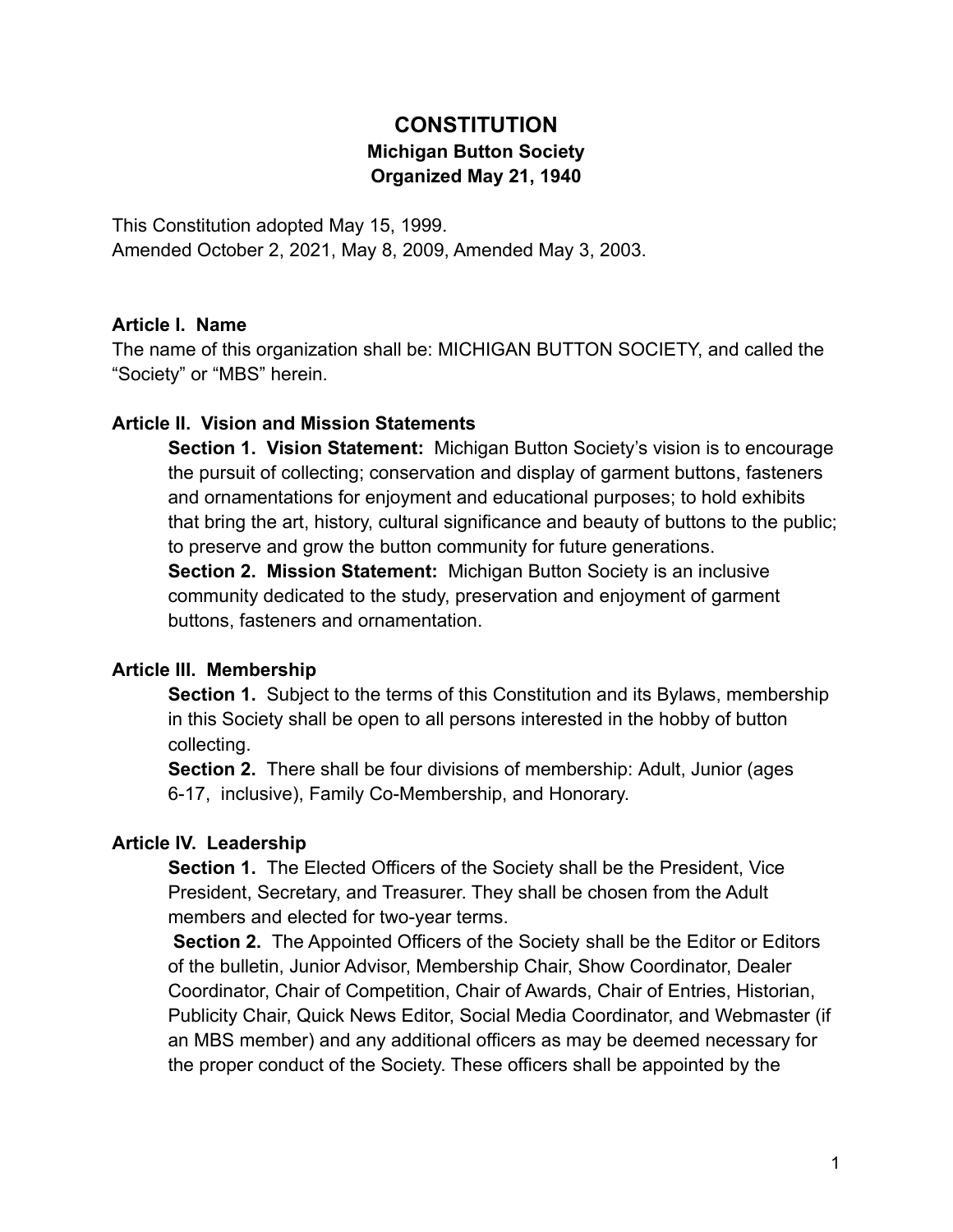President from among the Adult members of the MBS with confirmation by the Board of Directors for such a length of time as seems desirable.

**Section 3.** Each local, Adult, Michigan button club affiliated with this Society shall have a voting representative on the Board of Directors.

**Section 4.** The Elected Officers, together with the Past-President, Editor, Junior Advisor, Membership Chair, Show Coordinator, Dealer Coordinator, Chair of Competition, Chair of Awards, Chair of Entries, Historian, Publicity Chair, Quick News Editor, Social Media Coordinator, Webmaster (if an MBS member), and one member from each of the Adult local clubs constitute the Board of Directors, and known as the "MBS Board" or "Board" herein. If a member holds more than one Board position, she/he possesses just one vote thereon. The Board shall conduct business and bring information and appropriate suggestions to the General Membership for consideration and action.

**Section 5.** Should a vacancy occur among the Elected Officers, the Board has the power to fill the position until the next regular election. Should a vacancy occur in any appointed office, the President, with confirmation by the Board, shall name a replacement. Confirmation by the Board may be conducted by telephone or electronic means.

**Section 6.** Any member of MBS may attend a meeting of the Board of Directors as an observer. If the visiting member wishes to speak to a given topic at the meeting, she/he must make a prior arrangement with a Board member. At an appropriate time during the meeting, the Board member will address the topic and present the visitor to participate in that discussion.

### **Article V. Voting and Elections**

**Section 1.** In the year elections are held, a Nominating Committee consisting of three (3) members appointed by the President at least five (5) months prior to the fall General Membership meeting, shall, at the time of the General Membership meeting, present a slate of Officers.

**Section 2.** Nominations for any Elected Officer may be made from the floor by any Adult member attending the fall General Membership meeting.

**Section 3.** Voting shall be by a show of hands, but a paper ballot may be used if it is warranted.

**Section 4.** Officers shall be elected every second year at the fall General Membership meeting and their terms of office shall commence on January 1<sup>st</sup> of the year following the election, for a term of two years.

**Section 5.** All Adult members present at a General Meeting have voting privileges. Junior and Honorary members are welcome at all General Membership meetings but may not vote, submit motions, nominate, or hold office.